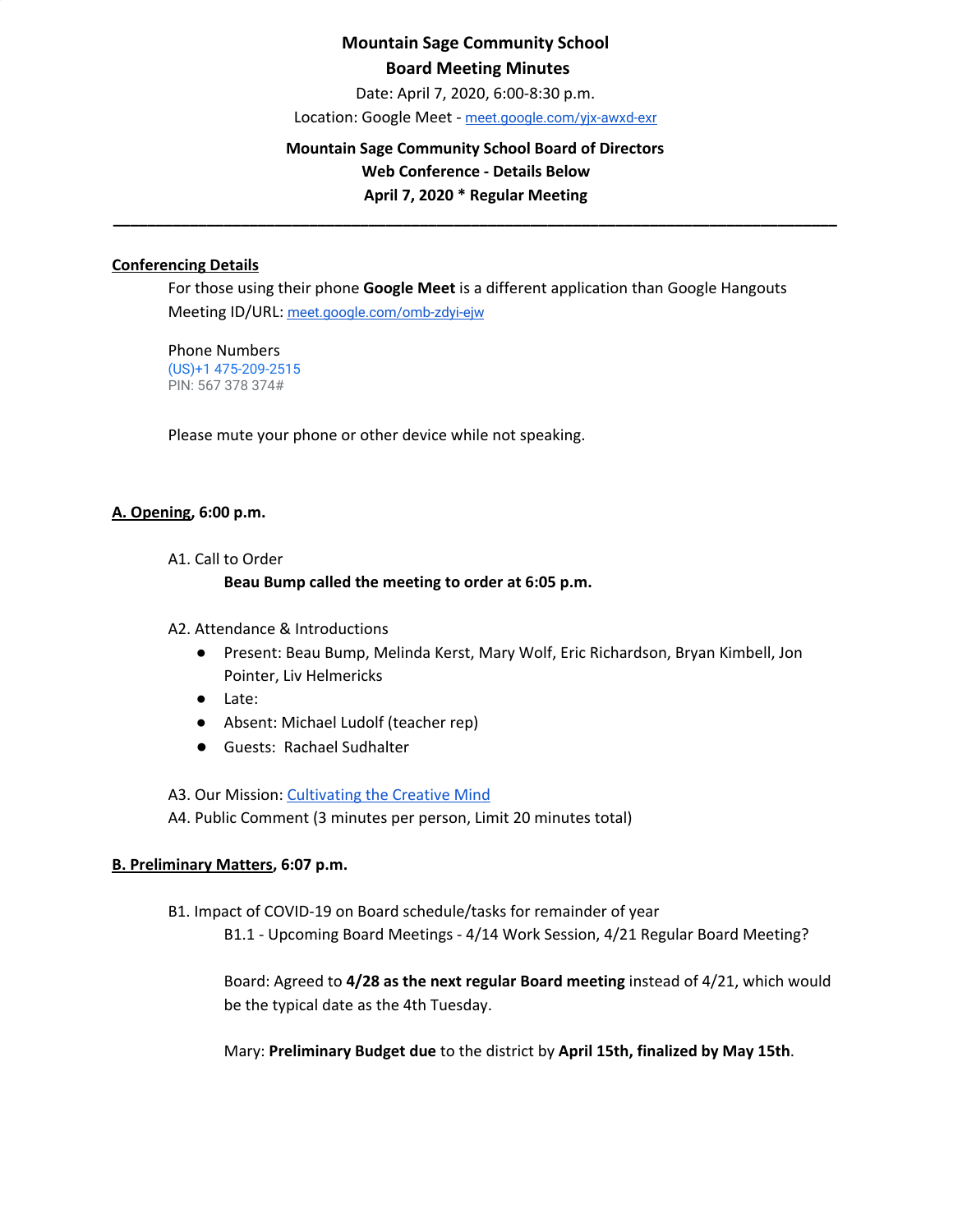Date: April 7, 2020, 6:00-8:30 p.m.

Location: Google Meet - [meet.google.com/yjx-awxd-exr](https://meet.google.com/yjx-awxd-exr)

Liv: We will make sure that Amanda is present for the next Board meeting where we will go over the budget in detail.

Liv: Would like to take a moment to quickly find out Everyone is doing.

Liv: Information is changing quickly and the information we need from the state to discuss the budget on 4/28 may not be available yet.

Eric: Other significant topics: policies, and election.

Jon: Discuss timing of work session at the end of this meeting.

B2. Approve Minutes from Prior Regular Board Meeting (**[2/25](https://docs.google.com/document/d/1kZVtjH8q1wDoj6ObTmjKShwFdPSvEAAbv2CXuxF5xFc)**, **[3/5](https://docs.google.com/document/d/1p7XSdZMciDJrTsFLPpEw92xKHEo0GuOzOaJmaST1FQg?usp=sharing)**) **MOTION:** Bryan moved to approve the minutes, Jon seconded. **VOTE:** Unanimously approved.

B3. Call for Late Additions to Agenda Eric: Added D7.1 regarding publishing of policies

B4. Approve Meeting Agenda **MOTION:** Eric moved to approve the agenda, Beau seconded. **VOTE:** Unanimously approved.

#### **C. Board Education, 6:20 p.m.**

C1. Presenter: Mary Wolf Topic: Budget ([working](https://drive.google.com/file/d/1mj39zwz1Gv62rcuUI3lfYyjRrXQnATCm/view?usp=sharing) budget)

Beau: Suggest covering later in meeting per agenda below C2. Next Month Presenter: Jon Pointer Topic: TBD

#### **D. Regular Business, 6:30 p.m.**

- D1. Consent Agenda (Confirm Consent Designation)
- D2. Review [Strategic](https://drive.google.com/file/d/1bIEAL8S8NnDx9PPJRR79h1dLsXFMCh-t/view?usp=sharing) Plan

Jon: Added some additional details regarding facilities.

Melinda: Starting to reach out to those board members whose terms will be ending at the end of next school year.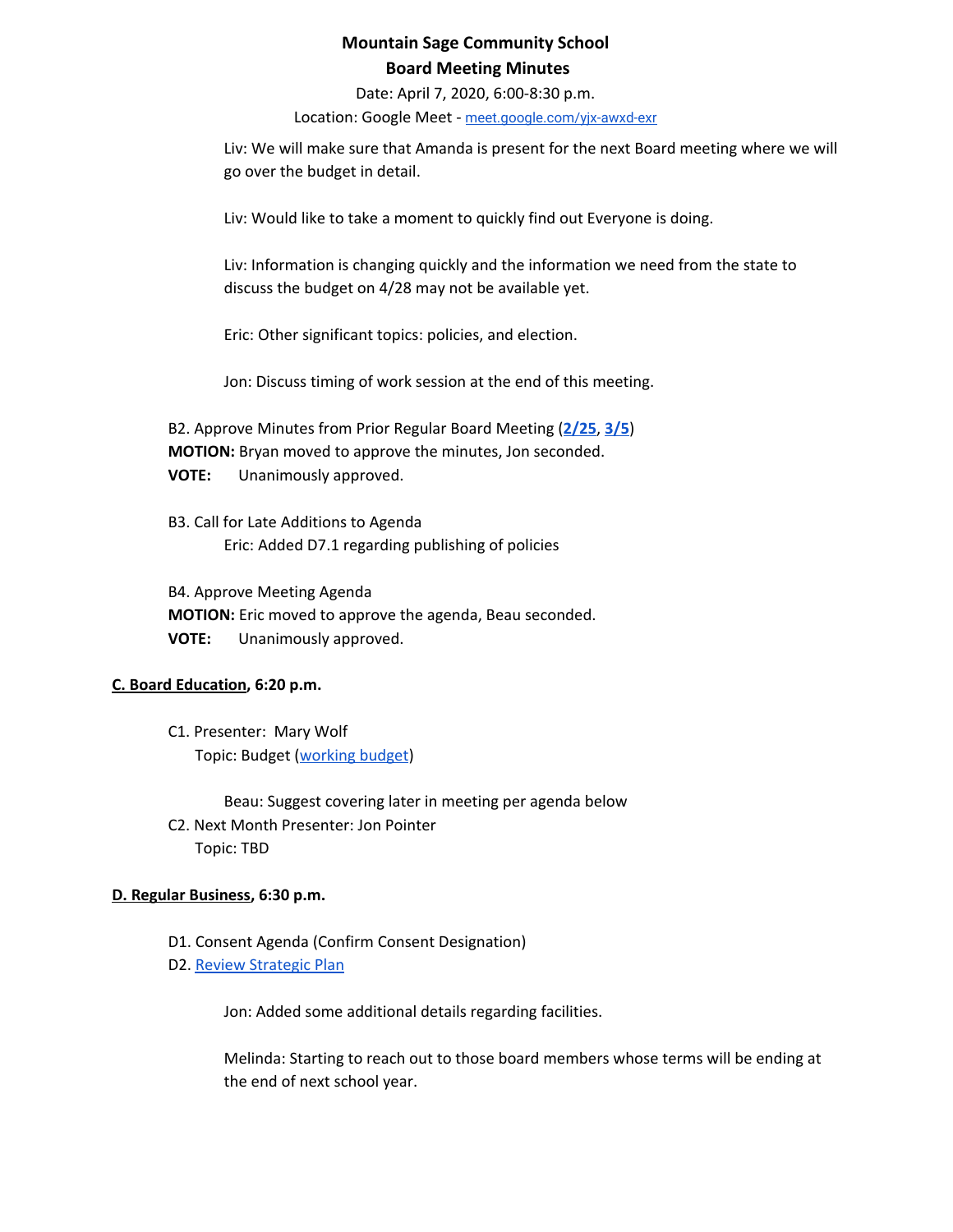Date: April 7, 2020, 6:00-8:30 p.m.

Location: Google Meet - [meet.google.com/yjx-awxd-exr](https://meet.google.com/yjx-awxd-exr)

Liv: Previous minutes included an action item to track comments related to the strategic plan.

Jon: Suggest simply updating notes within the Strategic Plan.

D3. School Director's Report

● Remote Learning at Mountain Sage

Liv: Feel like Mountain Sage has done a good job of putting in a structure that's organized and clear for parents, with a resource they can go to for information.

Trying to find a balance between defining structure for remote learning and giving the teachers flexibility.

Able to check in with all of the teachers this week. Middle schoolers are already used to Google Classroom since they have been using it all year.

Challenges such as split-home families, internet connectivity, job loss are real issues community members are dealing with.

In the next week working on clearer expectations regarding grading. Some families they haven't even heard from. Expectations for the elementary school is mostly that they stay in touch. For middle school expectations are a little different, but what they are not going to do is lower grades from this point out due to factors outside the control of the school and parents alike.

Teachers have been working hard and they want to do their best for the children, and at the same time their jobs have changed completely.

There is going to be a lot of catching up in Fall.

Jon: Impressed at how calmly and quickly Mountain Sage ramped up to do remote learning. Jon has heard of other schools that are only now rolling out a strategy for remote learning.

Rachel S: So happy to see the videos with the verses to still have some of the Waldorf feel.

Liv: Has the remote learning resource page open every day and thinks it is very helpful.

The Personal team of Barbara Albert, Annie Addington, Judea Frank, Nancy Sexton, and Liv have been doing some amazing work, as well as Hillary on the communications front.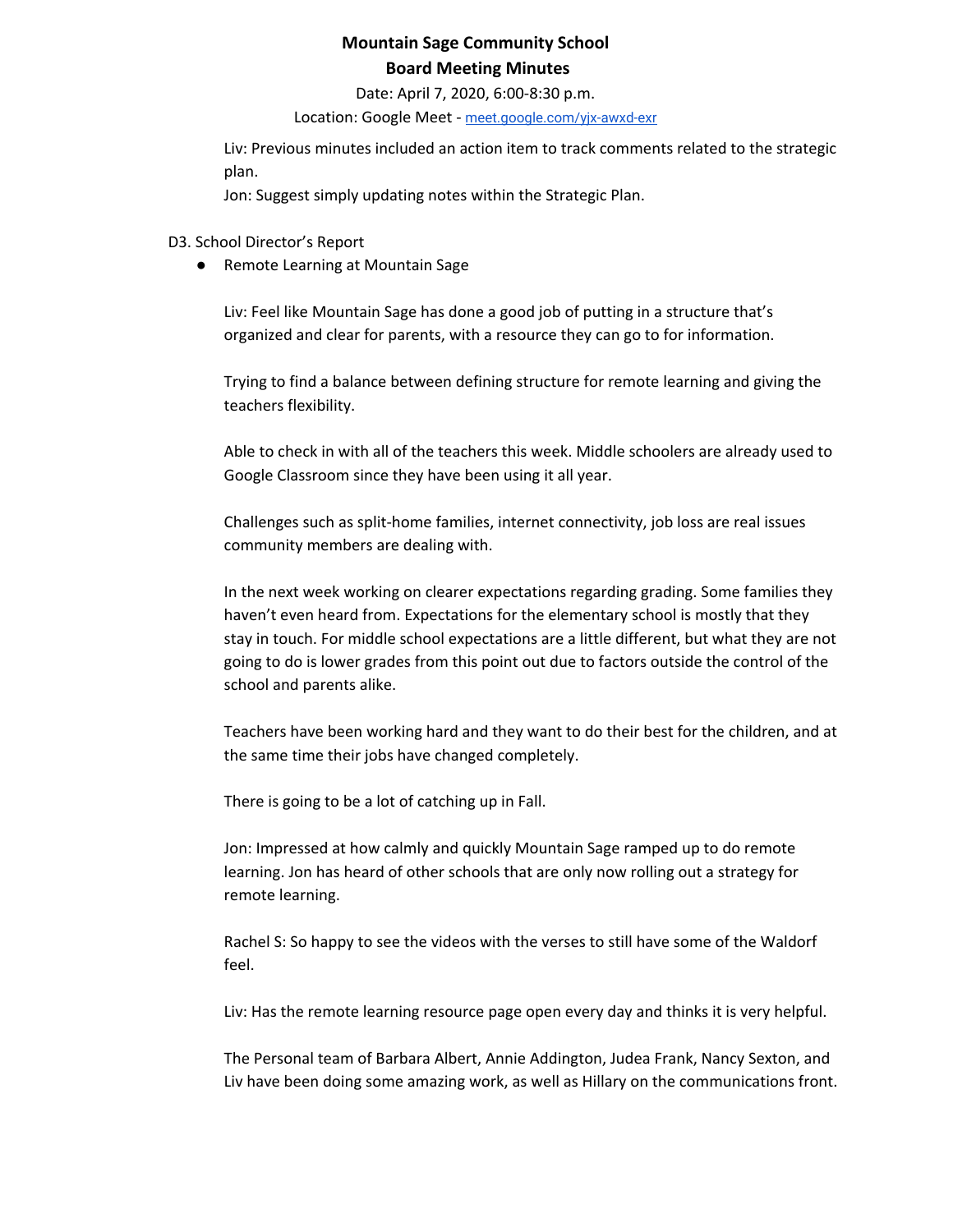Date: April 7, 2020, 6:00-8:30 p.m.

Location: Google Meet - [meet.google.com/yjx-awxd-exr](https://meet.google.com/yjx-awxd-exr)

Our facilities manager Erica Graham and Annie Hinton have been key in getting laptops to families.

The District has requested communications from Liv to the community regarding our remote learning strategy so it has been good to have that all on hand.

Bryan: With regards to attendance and our per-pupil funding and how that is all going to play out when we are not tracking attendance and in many cases we aren't turning in work?

Liv: Nobody is measuring attendance and work is not evidence of attendance, particularly since.

Bryan: Regularity with teachers approaches can make scheduling easier.

Beau: Miss Scott in 2nd grade has been fantastic, and participating as a family together has been fun. Appreciated Miss Scott's e-mail yesterday about giving each other leeway as everyone is doing the best they can during challenging times. The great thing has been that the feel of the school has remained the same.

Some of these larger closing events they want to start thinking about, though right now they are just trying to keep up with immediate concerns.

Unified Improvement Planning

Liv: Before we left for break they had a . The deadline to submit the Unified Improvement Plan is now May 15th instead of April 15th. Liv's goal is to get that in the board's hands prior to the next board meeting.

Employee pay during closure

Following district guidance and state guidance and continuing to play employees during the closure including hourly employees and support staff. Will continue to follow their guidance. The funds have been allocated and perhaps this is a way to ease .

Families First Coronavirus Response Act has been posted for our employees.

Liv has been on the district calls. Facilities have been mostly shuttered. There have been some needs to come onsite but there is a process that includes using PPE and logging the visit.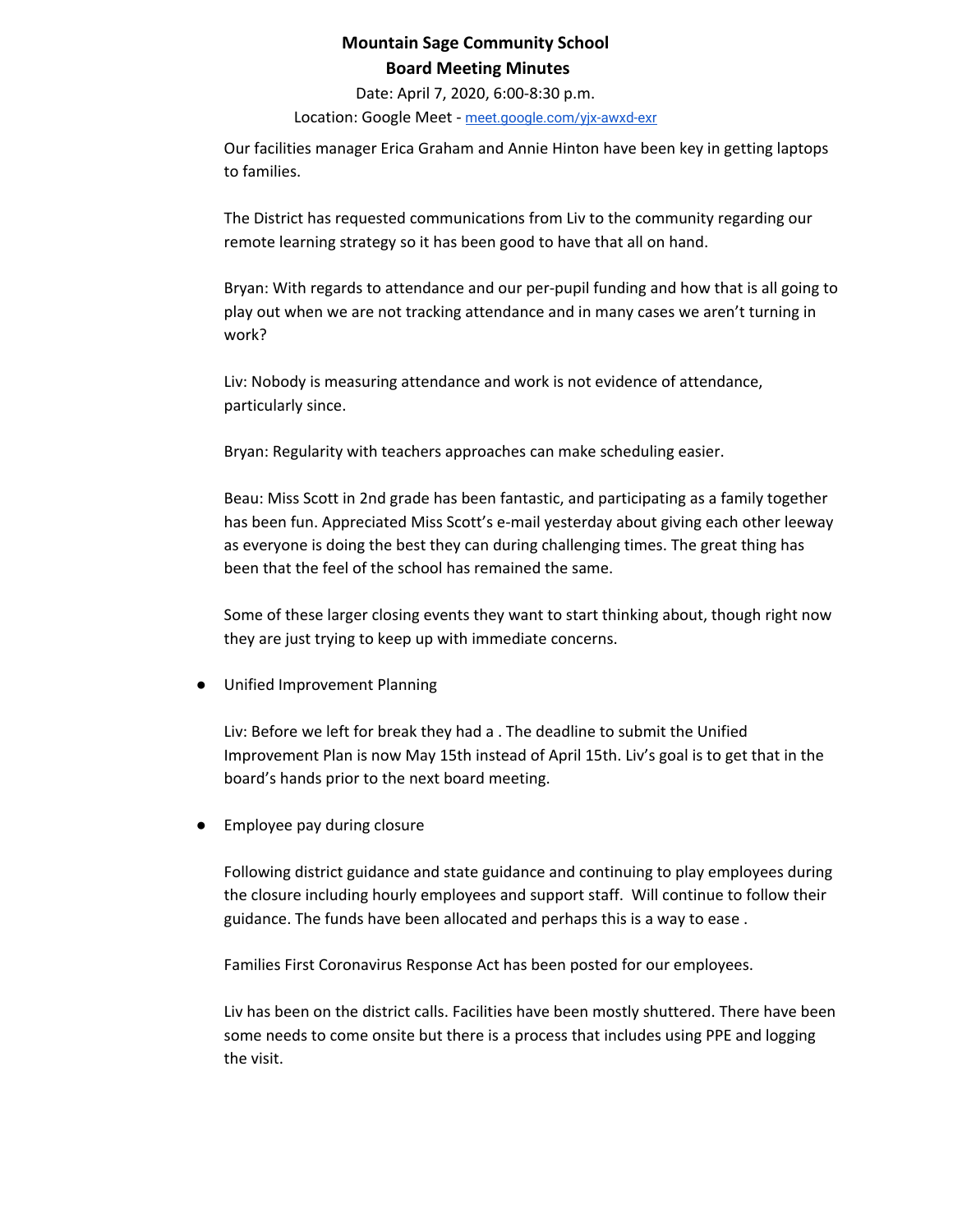Date: April 7, 2020, 6:00-8:30 p.m.

Location: Google Meet - [meet.google.com/yjx-awxd-exr](https://meet.google.com/yjx-awxd-exr)

The District has approved the use of Microsoft Teams and Google Hangouts, though Zoom is not an approved platform.

A lot of focus has been on the students, families and teachers. At this point they can start to think a little more about how to engage some of the hourly staff.

● Further thoughts on board process and family/class issues

Liv: Takeaway from the recent situations that occurred, trying to consider how we might handle differently. Can be difficult with inflammatory subjects. Recommend that if the board needs to be involved that we communicate that we will have a class meeting and that a couple of board members attend that meeting. Would like the board to have been better informed coming into the meeting, and perhaps it would better be handled not as a board meeting and more as a class focused communication meeting.

Liv has spoken to some other people in the district and felt that perhaps the class could be better served in a meeting that does not have to contend with open meetings law, etc.

AI: Liv - Happy to put down a draft around how the board could potentially get involved that we can go over at a later board meeting.

Misc.

#### D4. Committee Updates

D4.1 Finance Committee [Update](https://docs.google.com/document/d/1qgpApbHD3p7cueDy3IesW5lRld4soAaGRzanFYJjxaI/edit?usp=sharing)

Jon: Looked at the working budget distributed on 3/24 and 4/7 and like the way contingencies are being identified. The 3/24 version included the 5-year projections. The latest one added scenarios for decisions.

Amanda is doing a great job of staying connected with the district. She joined the

Mary: Trying to be extra conservative with the numbers considering all the stuff that has been happening recently. Bringing the number of students from 315 down to 307 and estimating with a 3% cut to PPR just to be cautious.

Board: No objections to Liv and Amanda submitting the preliminary budget to the District.

D4.2 Facilities Committee [Update](https://docs.google.com/document/d/1mOuEP_PhSZ6fXgU3Jpsyl7hzkJrllq0WANTRfnABlxE/edit?usp=sharing)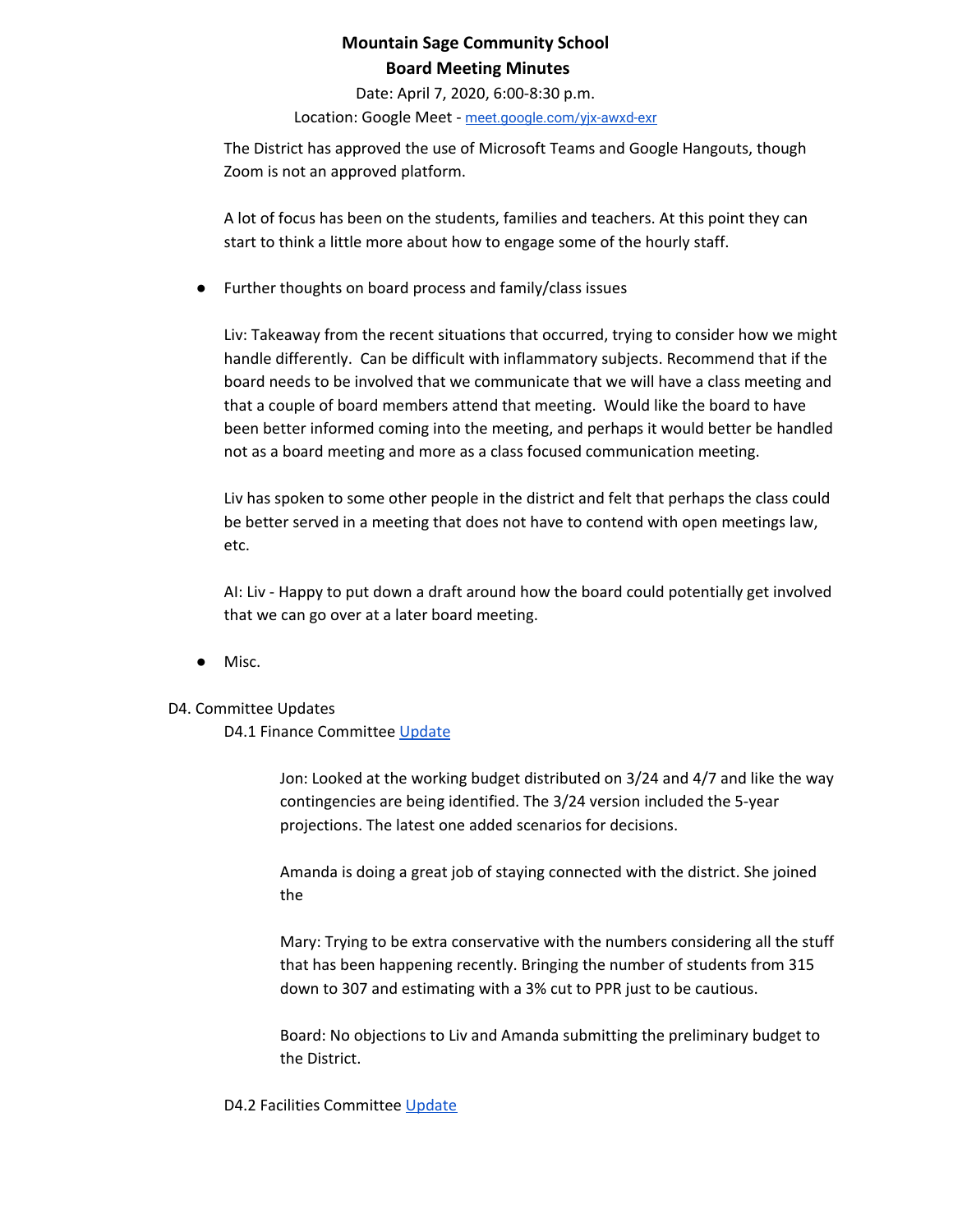Date: April 7, 2020, 6:00-8:30 p.m.

Location: Google Meet - [meet.google.com/yjx-awxd-exr](https://meet.google.com/yjx-awxd-exr)

Jon: Checking to see that John Emmerling is working and if he is ok with feedback regarding the proposal. If so then they will move forward per information contained in the linked update.

### D4.3 Fundraising Committee Update

No real FC activity going on right now. There have been some questions within our family community to facilitate some kind of donations for families experiencing hardships.

Liv: Looking

Mary: May have some information around legal and tax implications based on what she has seen through her work in HR.

D4.4 School Accountability Committee Update - Met but no update.

D4.5 Board Logistics Committee Update

Mary: No new interest since our last board meeting. Glory intended to attend tonight but is ill. She wants to know if she i- s able to submit her letter of intent if she could still be in the election?

The election is currently on the calendar for Monday, May 4th through Friday, May 8th.

Melinda wonders if there are any implications from the current situations. Mary and Melinda will connect offline to discuss and come back to the board with information.

Currently, those that would be on the ballot would be Rachael Sudhalter and Bryan Kimbell, and potentially Glory Walters.

Jon: Where are we at with our board size, candidates, etc?

Melinda: If our optimal board size is 9 and you need 51% that means you want to have at least 5 elected, but with no disadvantage to electing board members it seems we would want to elect as many as possible. We have 3 board members that plan to leave the board.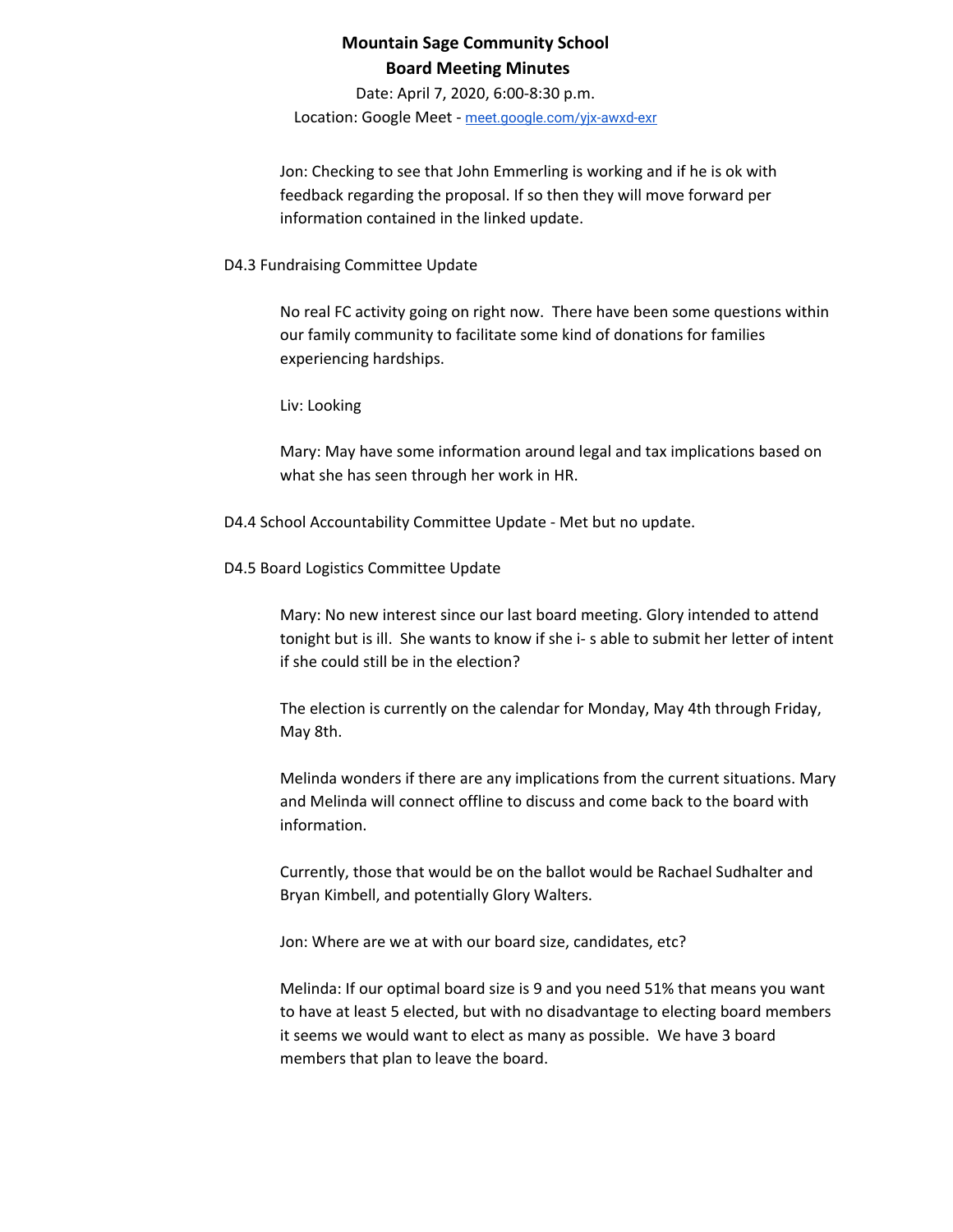Date: April 7, 2020, 6:00-8:30 p.m.

Location: Google Meet - [meet.google.com/yjx-awxd-exr](https://meet.google.com/yjx-awxd-exr)

Jon: Suggest we announce we are electing 3, we have 3 candidates, and if the community votes great but if they don't we at least tried and we can appoint. Requirement should be that **before the election we should include time in the next board meeting (4/28) to interview the prospective candidates**.

Board: Ok with including Glory Walters in the election if she is able to provide her letter of intent and participate in the next board meeting.

D4.6 School Policy Discussion: placeholder

D5. Items of the Month (from Board [calendar](https://docs.google.com/document/d/12S6s-qevYMsnj8Cr2yw6uMO7S7hL3gz2oKvXZk5ZndQ/edit?usp=sharing)) D5.1 - Budget

Discussed under D4.1

D5.2 - Director Review Process Adjustment Beau: Would like to hear thoughts from the board about how to best use Liv's time and energy.

Mary: What she has seen is reviews being put on the back-burner during the current pandemic. Right now with everything changing rapidly due to response to COVID-19 seems like a bad time to be sending out requests for review feedback and surveys. Would like to either push the process back a month or change the format to incorporate less feedback. We should note in the review why the review process was different so if viewed down the road it would be apparent.

Liv: Thinks that we may encounter varying degrees of engagement. It could be difficult to get the participation we'd like with everything going on. Of course if we do forge ahead then we can always include the context of the circumstances surrounding this year and acknowledge that in the review. So, either way Liv is fine with it.

Jon: I think we've developed a good process and we still follow our process regardless of the time. Thinks that we could still send it out like normal but put appropriate language around it understanding that people may have varying degrees of capacity right now to respond.

Liv: Fine with whatever direction we go, but would just prefer that we not push it out to next year.

Board:

AI: Beau work on language and proceed with the process with a potentially compact format.